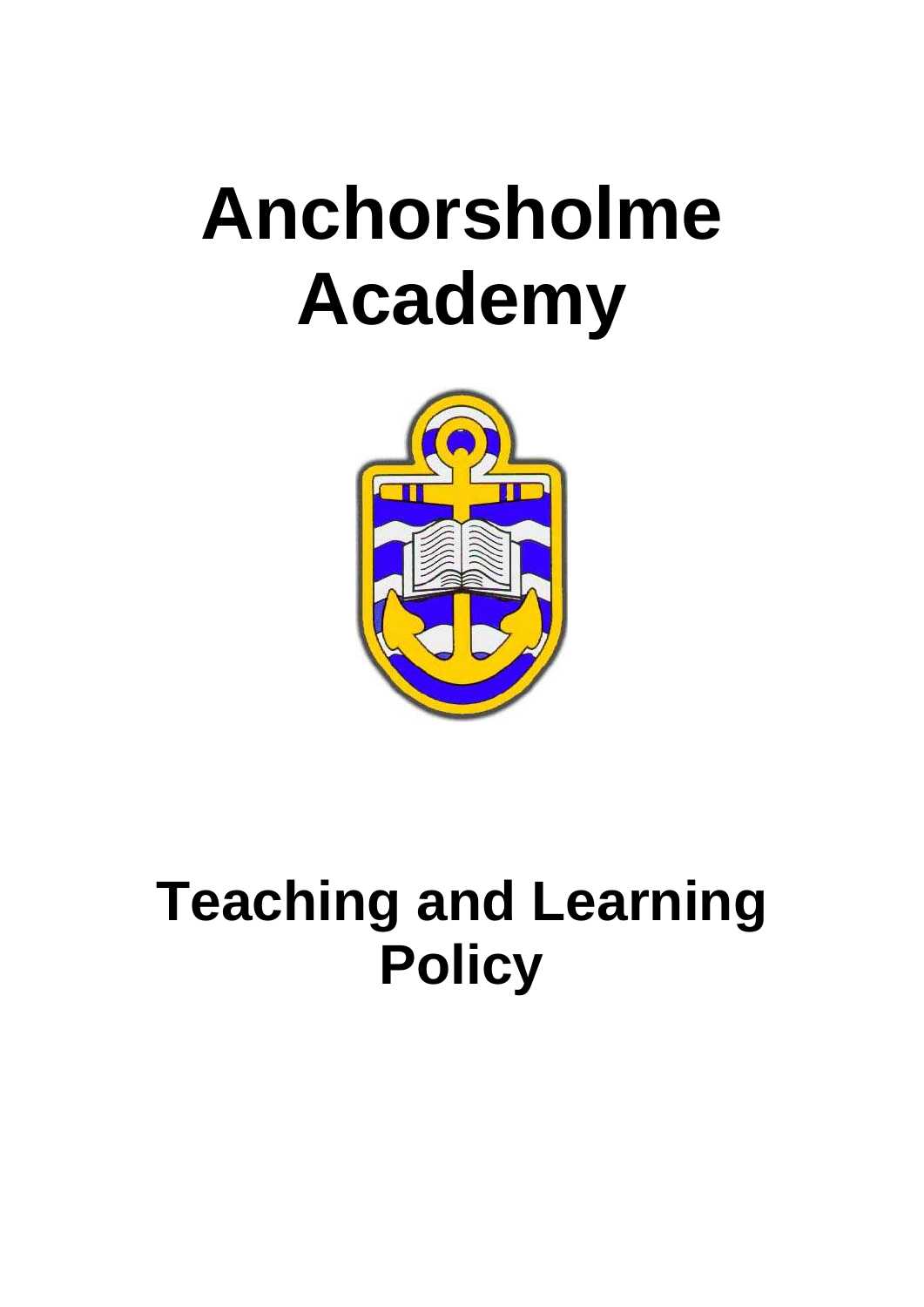# **Teaching and Learning Policy**

# **Anchorsholme Academy**

At Anchorsholme Academy, we believe that learning should be a lifelong process and a rewarding and enjoyable experience for everyone. Through our teaching we focus on inspiring the children to learn, equipping them with the skills, knowledge and understanding necessary to be autonomous learners who reach their full potential. We believe that appropriate teaching and learning experiences contribute to children becoming successful learners, who lead rewarding lives as responsible citizens.

## **Principles**

- To develop a community of learners where learning is valued, enjoyed, supportive and lifelong
- To enable children to become confident, resourceful, enquiring and independent learners
- To develop children's self-respect and encourage children to respect the ideas, attitudes, values and feelings of others regardless of race and culture
- To encourage children to take pride in their work and the work of others

# **Learning Culture**

To enable children to learn well, the school will work to develop a culture where children:

- enjoy learning
- feel safe respect, value and support each other as learners
- take risks
- recognise mistakes and errors as a learning opportunity and persevere
- set high expectations learning behaviour, progress in learning, presentation etc
- develop a 'Can do' attitude

and where adults:

- establish positive working relationships with all children in the class
- model learning and expected behaviour for the children
- treat all children fairly and with kindness and respect with encouragement, praise and rewards for all

This learning culture needs to be actively taught and quickly established (in September), then further developed and reinforced, throughout the year, involving the children at every stage.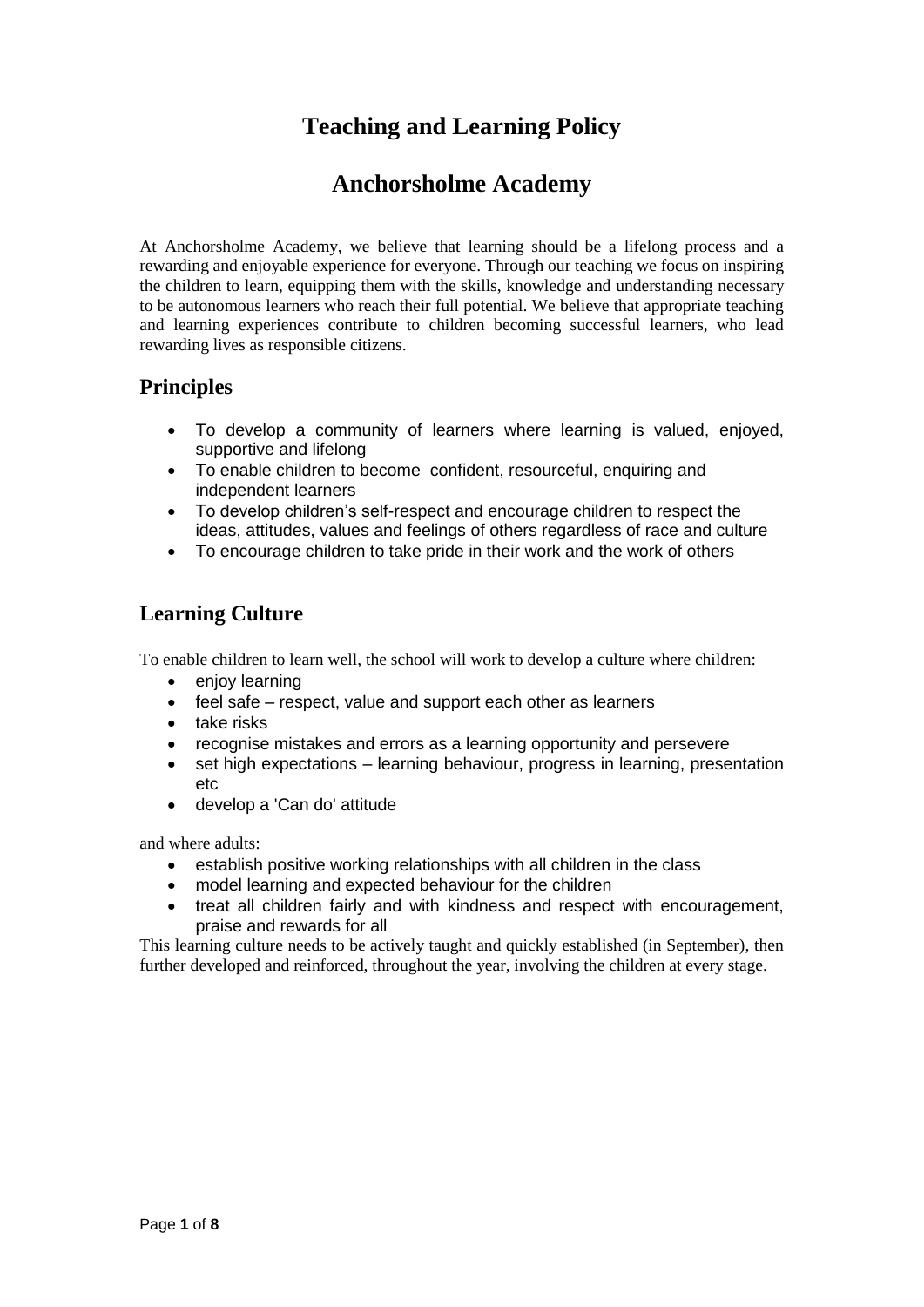# **Effective Learning**

People learn in different ways. Learning opportunities should incorporate a range of strategies in order to engage children in learning and meet the needs of all learners. These could include:

- investigation and problem solving
- research
- whole-class work
- group work (in groups selected for different reasons)
- paired work
- individual work
- independent work, which is child directed
- collaborative work
- selecting and using relevant resources to support learning
- asking and answering questions
- use of IT including visual images, film, interactive teaching resources etc
- fieldwork and visits to places of educational interest
- guest visitors and performances
- creative activities
- debates, discussions, oral presentations and other speaking and listening strategies
- drama techniques
- designing and making things
- participation in athletic or physical activity
- Setting challenges for themselves

Children should be taught to take responsibility for their own learning; to review the way they learn and how they learn and how to overcome challenges in their learning.

# **Effective Teaching**

Assessment for Learning will be evident in planning and lessons to ensure lessons are well paced and all pupils make progress in learning. Prior assessment of the pupils' understanding should be used to inform the planning lessons with a clear progression in skills. **All planning must be saved in the relevant Class folder on the Staff Drive on Monday morning each week.**

#### **Learning Objectives**

- o clear and focused based on learning rather than task
- o displayed
- o discussed and explained to the children
- o based on prior attainment, knowledge and understanding

#### **Success Criteria**

- o break down the learning take place
- o include the steps or 'ingredients' the children need to be successful in their learning
- $\circ$  are identified by the teacher during the planning process
- o are usually generated with the children during the lesson
- o are written up and referred to during the lesson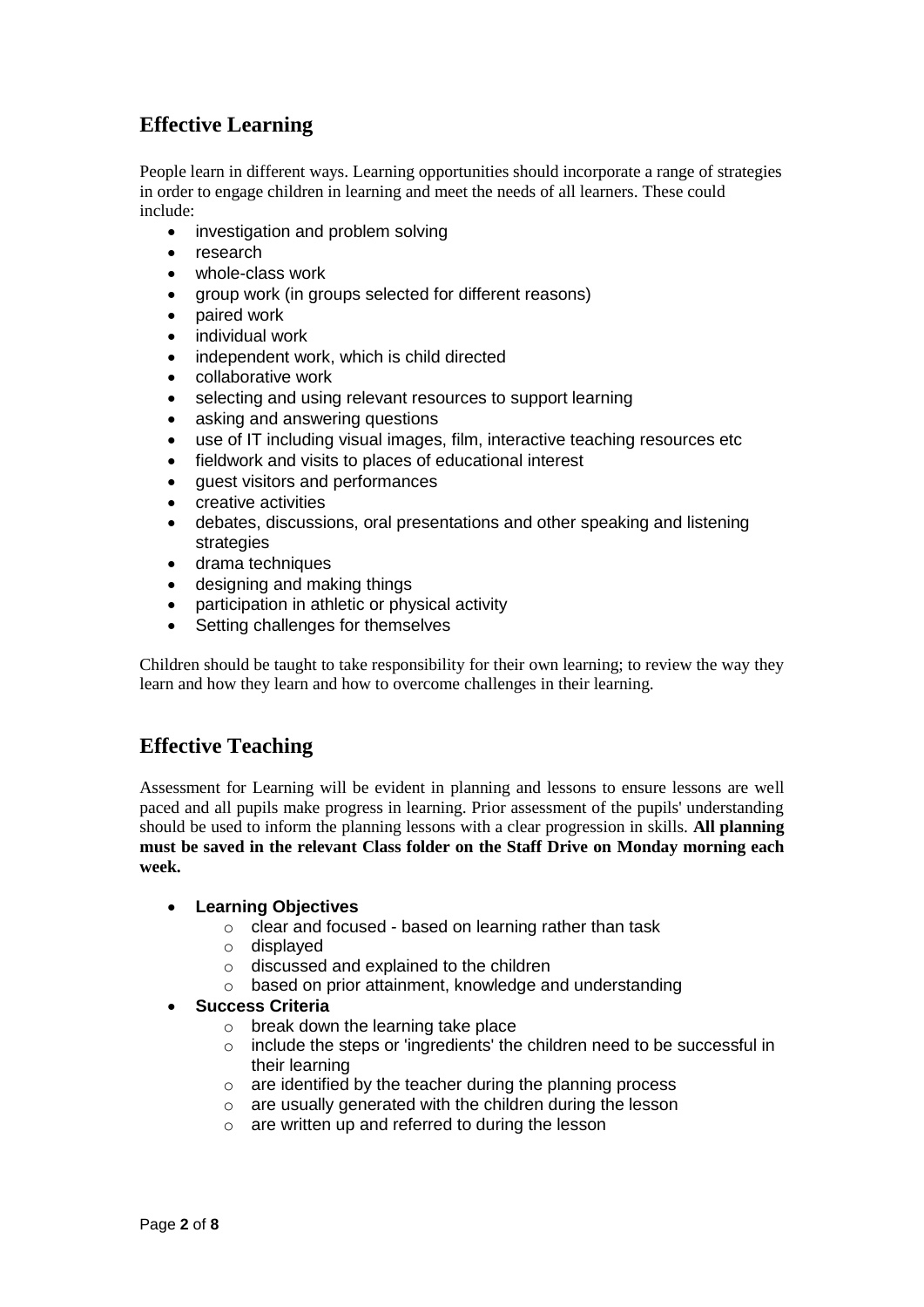- **Plenary**
	- o planned times during, and at the end of, the lesson
	- o reviews progress towards the learning objective and success criteria
	- o allows adults, and children, to address misconceptions, make improvements and add further challenge
	- o learning may be applied to different contexts
	- o time to reflect on the 'how' of learning in addition to 'what' has been learnt
	- $\circ$  should be used during lessons only when the progress of the class, group or individuals will be furthered
- **Outcome** 
	- o what will be achieved by the children by the end of the lesson
	- o the learning activity/evidence of learning
	- $\circ$  sufficient time given to enable children to achieve meaningful learning
	- o matched to the children's next steps in their learning
- **Challenge for All**
	- o takes place throughout the lesson
	- o is matched to children's next steps learning
	- o may occur through adult support; range and level of resources; time; task; different outcomes
	- o when planning work for children with Special Educational Needs information and targets contained in the children's Individual Education Plans (I.E.P.s) are addressed

#### **Adult Input**

- o engages children in the learning
- o is active and interactive
- o has appropriate pace to ensure maximum learning takes place
- o responds to, and is adapted to, ongoing assessment during the lesson
- o clearly models successful learning/the learning activity
- o generates success criteria
- o is flexible according to the learning taking place eg.
	- **different inputs for different groups**
	- different start times for different groups
	- input activity input activity
	- quided groups etc
- **Questioning**
	- o questions will be asked to assess learning, challenge and deepen thinking and understanding
	- o the range will include open/closed; higher and lower order (eg. Bloom's Taxonomy)
	- o will be matched to the children's understanding and ability
	- $\circ$  opportunities will be planned for children to develop their own questions and questioning

#### **Feedback & Marking (See marking Policy 2017)**

- o regular feedback will be given to the children
- o identifies success and areas for improvement/next steps in learning
- o refers to learning objectives, success criteria, children's individual targets and age related expectations in spelling, punctuation and grammar
- o opportunities are planned for children to regularly respond to feedback and marking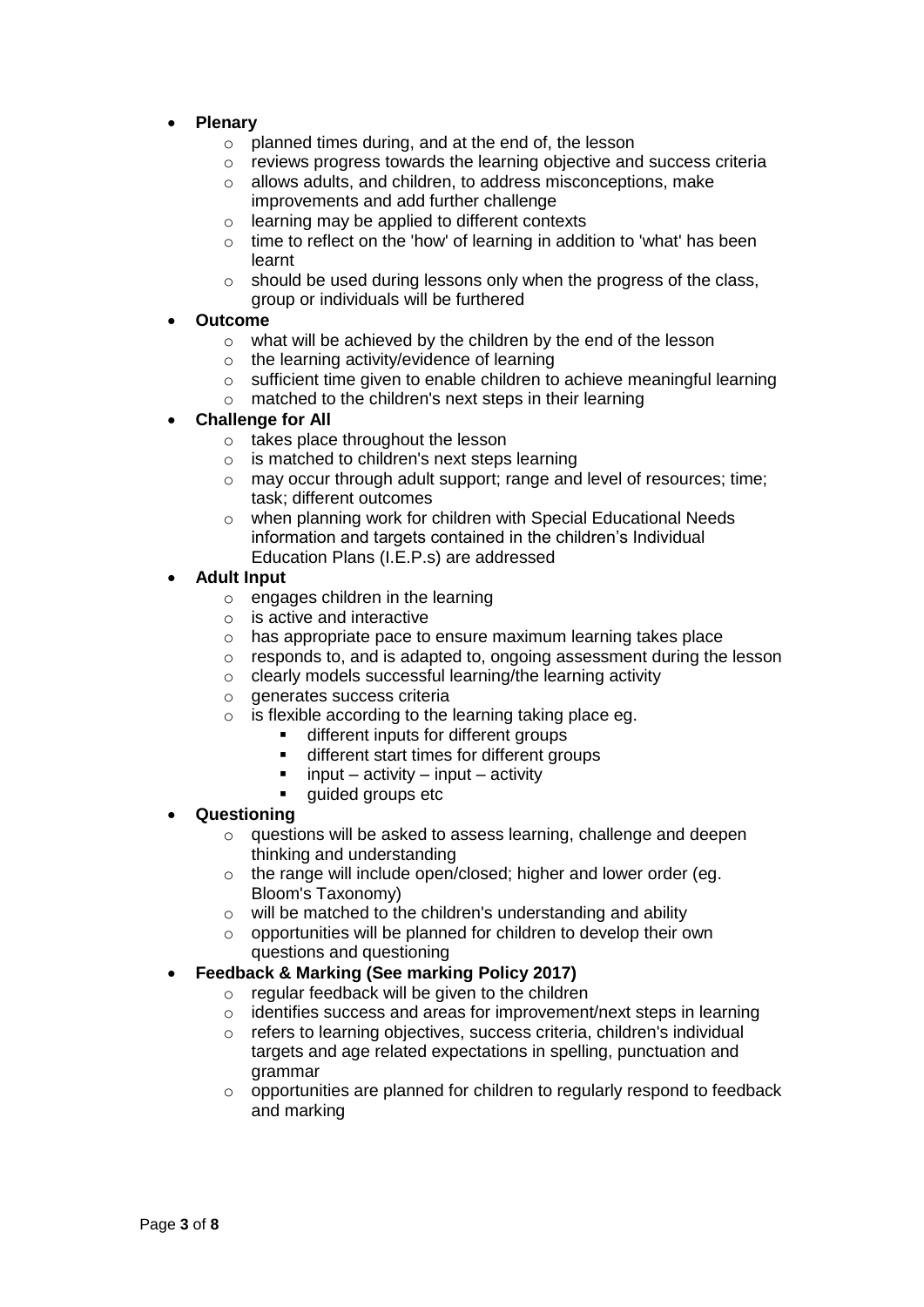#### **Self & Peer Assessment**

- o children are trained to self and peer assess
- $\circ$  quidelines are discussed, agreed and developed with the children
- o is used regularly to enable children to address misconceptions and make improvements to their work

#### **Targets**

- o children are involved in setting and reviewing their targets
- o easily accessible and referred to regularly
- o are related to children's next steps in their learning
- o are set for writing, reading and maths

#### **Active Learning**

- $\circ$  children are given opportunities to be involved in the learning throughout the lesson
- o a range of strategies are used
- o there is an appropriate balance of adult/pupil talk

Opportunities are planned to enable children to develop and apply their skills, knowledge and understanding across the curriculum.

## **Learning Environment**

- a stimulating environment sets the climate for learning.
- an exciting, well-organised classroom promotes independent use of resources and supports high quality learning.
- teachers and children work together to establish an attractive welcoming and well organised environment engendering respect, care and value for all resources.
- classrooms should be bright and tidy, and should be word and number rich.
- displays might be used to:
	- o celebrate success achievement, Star/Learner of the Day/Week
	- $\circ$  encourage a growth mind-set approach to learning best fail, EBI's etc
	- $\circ$  support class organisation visual timetables, clearly labelled resources
	- $\circ$  promote Independence by providing prompts questions, support for when children are stuck
	- $\circ$  support learning working walls, presentation examples, interactive & challenging
	- $\circ$  displays are changed regularly (half termly as a minimum) and reflect the current topic/themes/ learning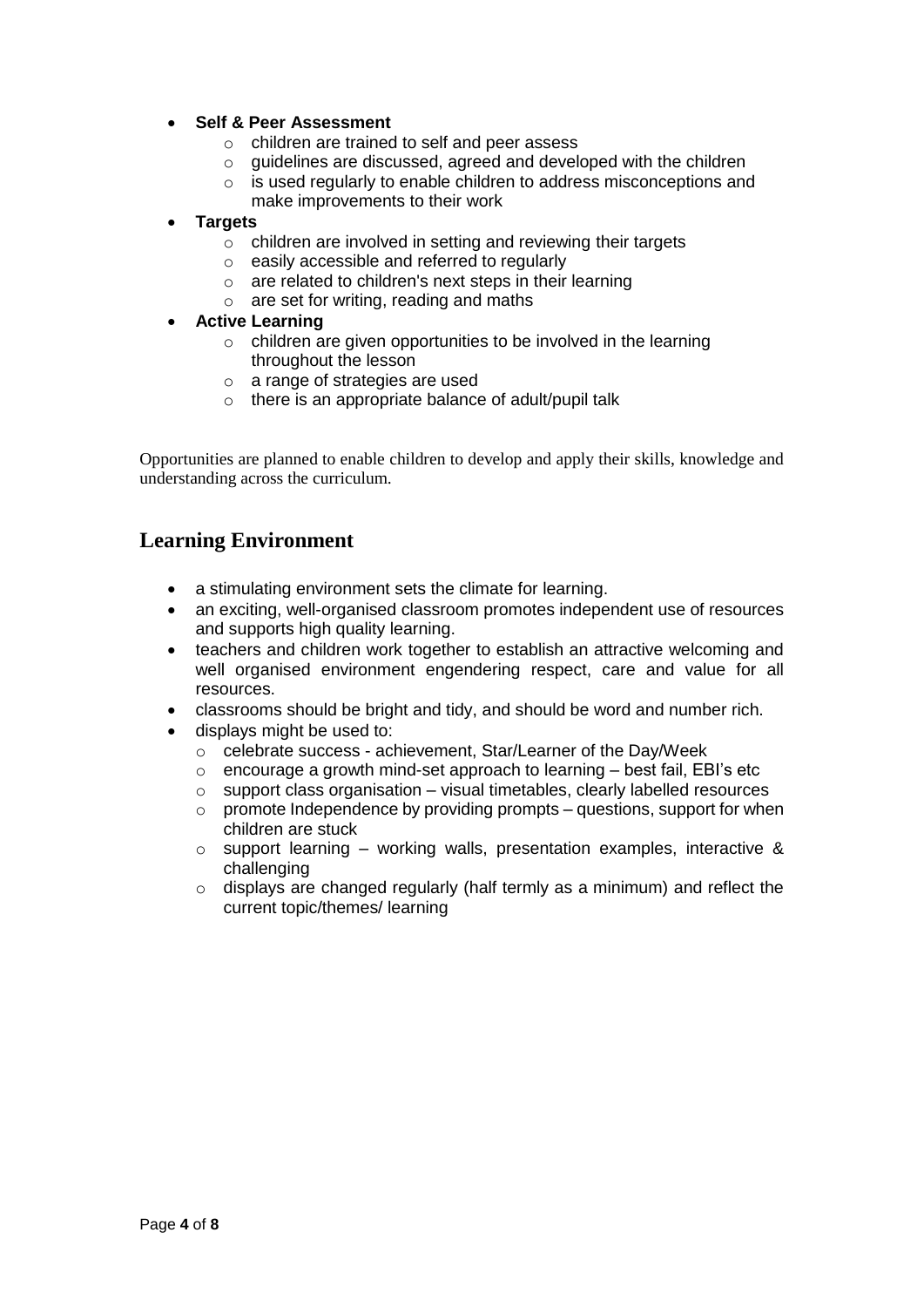# **Teaching Assistants**

Teaching Assistants and other adult helpers are deployed throughout school to support learning as effectively as possible. They are involved in:

- supporting learning and children's progress
- supporting assessments of children's understanding
- developing children's independence

Teaching assistants must receive a copy all lesson planning in which they are involved.

Volunteer helpers, mainly parents, are directed by teachers to assist in some classrooms with general tasks: listening to readers, assisting on outings and in providing other help, such as ICT expertise.

# **The Role of Curriculum Co-ordinators**

- monitor progress and attainment in subject areas and action plan to address areas of need
- support colleagues to develop practice and subject knowledge to maximise progress
- take the lead in policy development
- have responsibility for the purchase and organisation of resources
- keep up to date with developments in their particular subject area are responsible for sharing this with colleagues

# **Role of Parents**

Parents have a fundamental role to play in helping children to learn. They are informed about what and how their children are learning by:

- holding regular consultation evenings in which the progress made by each pupil and his/her next steps in learning are explained and discussed
- sending an annual report to parents explaining the progress made by their child and indicating areas for improvement;
- explaining to parents how they can support their children with homework;
- holding parent workshops to explain the work covered and the strategies and methods taught to the pupils.
- sending information to parents at the start of each term in which we outline the learning areas and topics that the pupils will be covering that term;
- keeping parents informed of a pupil's progress on a more regular basis if appropriate.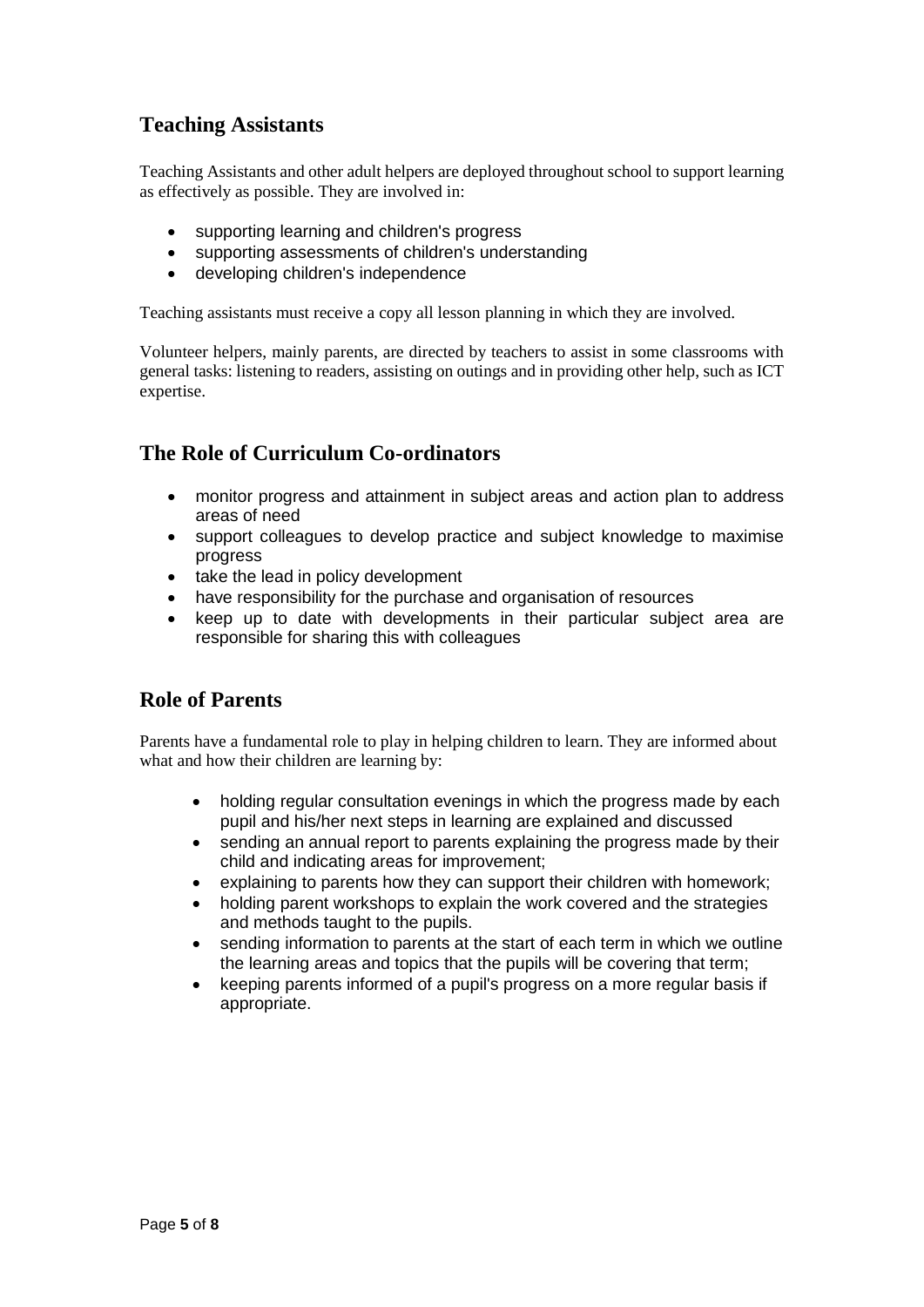# **Role of Governors**

Governors support, monitor and review the school policies on teaching and learning. In particular they:

- support the use of appropriate teaching strategies by allocating resources effectively;
- ensure that the school buildings and premises are best used to support successful teaching and learning;
- monitor teaching strategies in the light of health and safety regulations;
- monitor how effective teaching and learning strategies are in terms of raising pupil attainment;
- ensure that staff development and performance management policies promote good quality teaching;
- monitor the effectiveness of the school's teaching and learning policies through the school's self-evaluation processes. These may include reports from subject leaders and the termly Leadership Report to governors, as well as a review of the in-service training sessions attended by our staff.

# **Monitoring & Evaluation**

#### **Monitoring & Evaluation**

Staff will be observed regularly for monitoring and professional development purposes. Judgements will be made on the quality of teaching in the lesson, whilst also taking into account pupils' work, assessment information and behaviour over time. A teaching observation form (this may be modified over time) will be used to assist observers in judging the quality of the lesson.

Staff will complete a self-evaluation of their lesson observation to be used as a basis for discussion in the feedback session with senior leaders and/or observers. Staff are encouraged to identify their own areas of strengths and areas for development following an observation as this will develop ownership of their own professional development. These strengths and areas for development will be discussed with senior leaders and opportunities to address these put in place. Following a professional discussion the lesson observation will be written up on a 'Quality of teaching Feedback Form'.

Each staff member will keep a record of their own professional development file – records of lesson observations and the outcome of subsequent professional development opportunities will be recorded in this file.

Other monitoring to include within the triangulation of teaching and learning may include;

- learning walks
- senior leaders or subject leaders conducting brief observations for shorter sessions for example, a guided reading session
- data analysis
- book/planning scrutiny
- assessing the quality of the classroom environment
- professional conduct
- marking and feedback
- pupil conversations